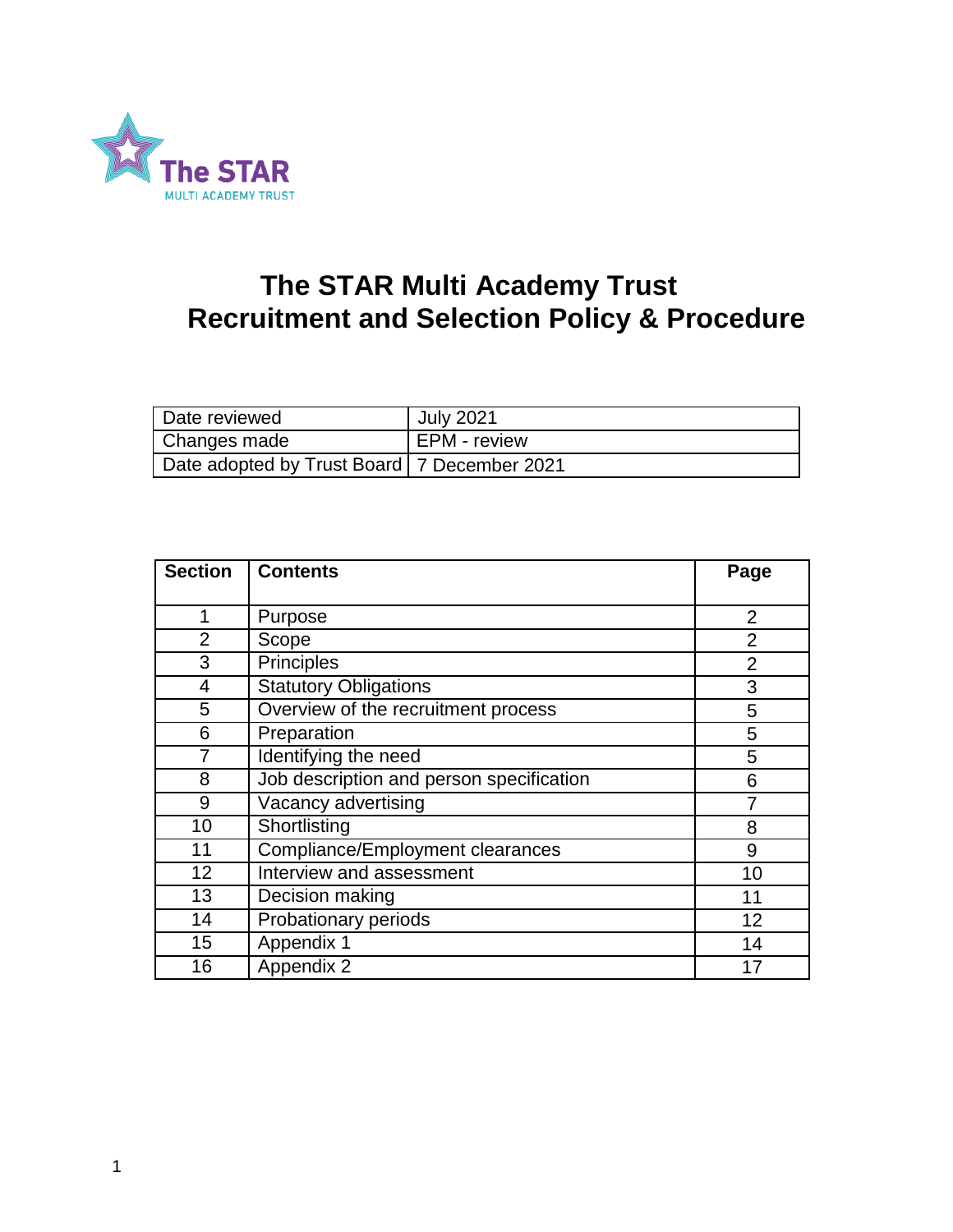## **1.0 Purpose**

1.1 At all times recruitment and selection must be fair, effective, robust and safe for the purpose of building and maintaining an effective workforce, ensuring individuals with the right skills are in the right post at the right time and that vulnerable children have their needs securely met.

#### **2.0 Scope**

- 21.The Recruitment and Selection Policy will apply to the appointment of all roles within the Academy Trust and sets out the standards and stages for all recruitment activities.
- 2.2 The Local Governing Bodies (LGBs) will have reference to additional guidance and the statutory requirements with regards making a headteacher/Executive headteacher appointment; this is detailed in the separate Headteacher Recruitment Section.

## **3.0 Principles**

- 3.1 The following principles will be adhered to at all times:
	- To apply equality, diversity and safer recruitment considerations consistently throughout the recruitment, selection and appointment process
	- To ensure vacancies are advertised through appropriate media, giving. consideration as to how to bring vacancies to the attention of suitable candidates to achieve maximum benefits and value, for example by maximising the use of e-methods when appropriate
	- To present a positive and professional image of the schools and the **Trust**

## 3.4 **Equality and recruitment and selection statement**

The Academy Trust is committed to equality, and to making fair and equitable treatment an integral part of everything we do. We will take action to identify and eliminate all forms of discriminatory practice that act as barriers to achieving this.

3.5 All arrangements for and the implementation of all recruitment and selection activities must comply with the Equalities Act 2010 and the 'protected characteristics' within it – age, disability, race, religion or belief, sex, sexual orientation, gender reassignment, marriage and civil partnership, pregnancy and maternity.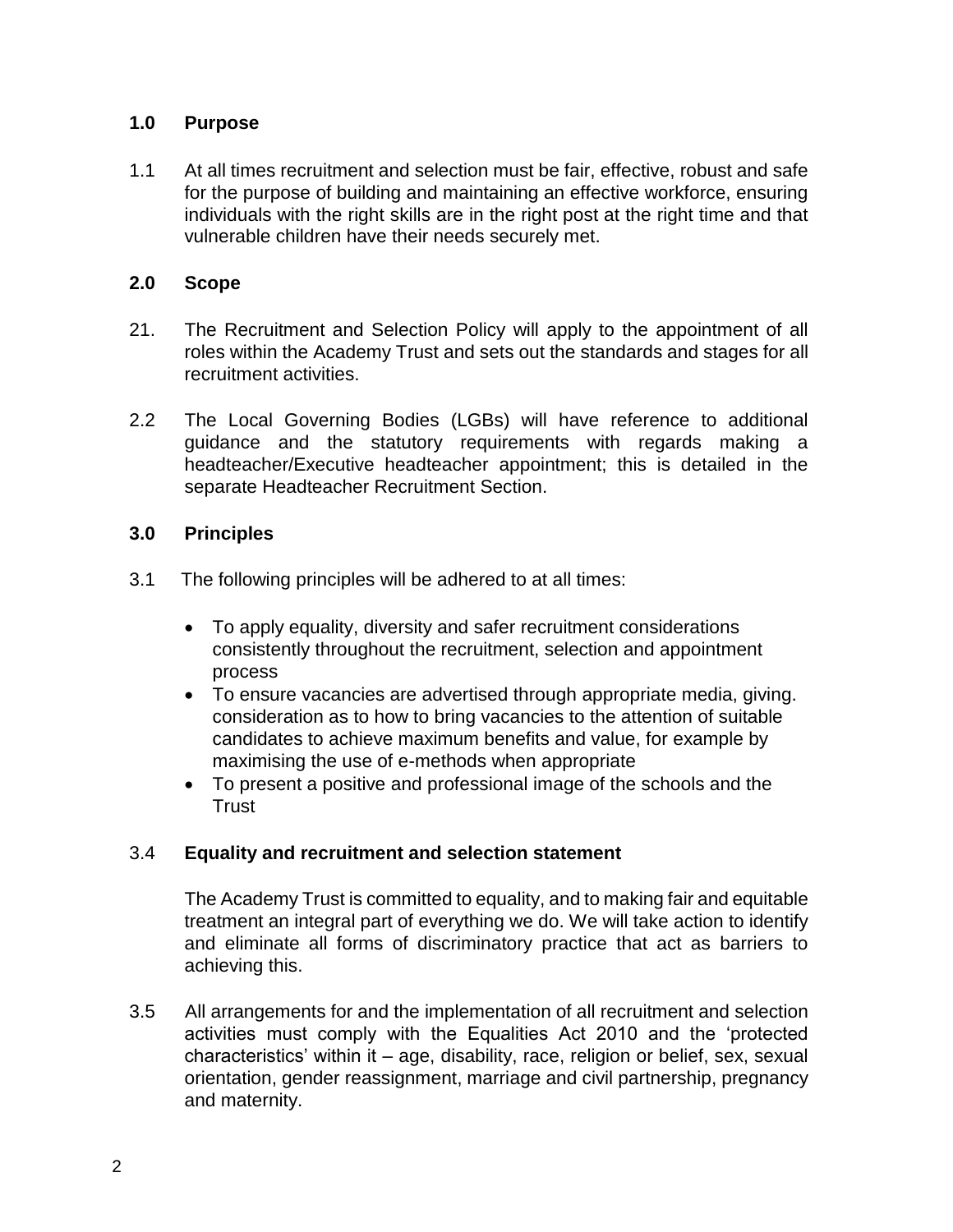3.6. All appointment decisions will be demonstrably free from any form of bias and will be based on merit determined by predefined selection criteria. All applicants will have complete equality of opportunity, the recruitment and selection process will be fair and transparent at every stage.

## 3.7. **Safer Recruitment and safeguarding statement**

The Academy Trust is committed to safeguarding and promoting the welfare of our pupils and young people. We have a robust Child Protection Policy and all staff will receive training relevant to their role at induction and throughout their employment within the Trust. We expect all staff and volunteers to share this commitment.

- 3.8. All recruitment processes will adhere to the key elements of safer recruitment;
	- including information on the school's commitment to safeguarding children in the advert, job description, person specification and any other relevant documentation
	- obtaining and scrutinising comprehensive information from all applicants, investigating any discrepancies or anomalies, including gaps in employment
	- obtaining robust, relevant and appropriate references that fully cover the candidate's recent work history
	- ask specific questions relating to the applicant's suitability to work with children, exploring at interview the applicant's suitability to work with children
	- verifying the successful applicant's identity, medical history, qualifications, employment history and experience
	- obtaining a satisfactory DBS clearance prior to the candidate commencing in post, except in exceptional circumstances and with an appropriate risk assessment

## **4.0 Statutory Obligations**

- 4.1 This Policy recognises the requirements to comply with the following legislation:
	- Safeguarding Vulnerable Groups Act 2006
	- General Data Protection Regulation (GDPR) 2018
	- Working Time Directive 1993 and Amendment 2000
	- Equality Act 2010
	- Agency Workers Directive 2011
	- The Education Act 2002
	- The School Staff (England) Regulations 2009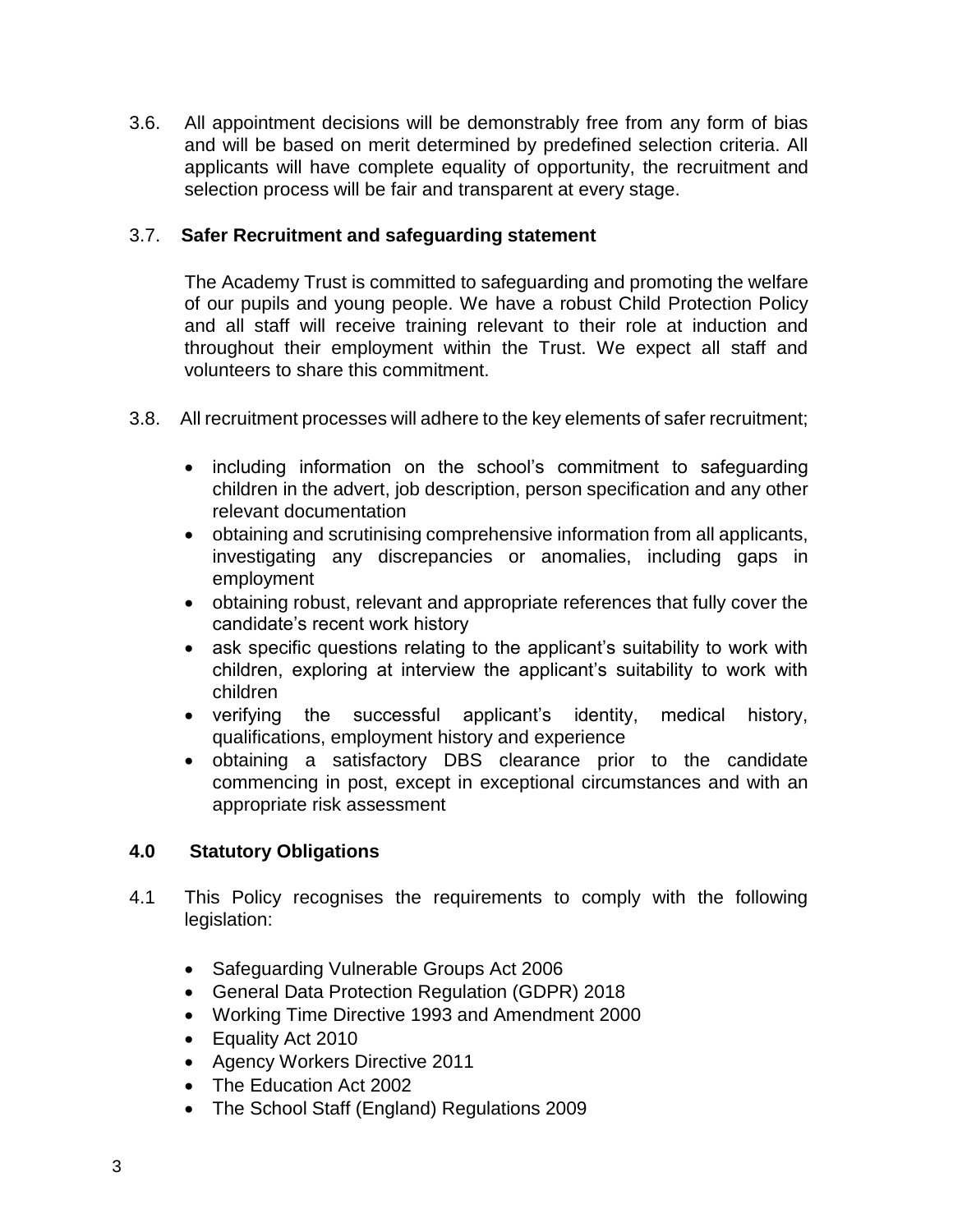- Guidance on Managing Staff Employment in Schools
- Keeping Children Safe in Education
- The Childcare (Disqualification) and Childcare (Early Years Provision Free of Charge) (Extended Entitlement) (Amendment) Regulations 2018.

## **4.2 Disqualification under the childcare act 2006 – amended regulations**

Updated legislation (The Childcare (Disqualification) and Childcare (Early Years Provision Free of Charge) (Extended Entitlement) (Amendment) Regulations 2018.) **is effective from the 31st August 2018 and the government has released revised guidance.** Download the guidance

[Disqualification under the Childcare Act 2006 -](https://www.gov.uk/government/publications/disqualification-under-the-childcare-act-2006?utm_source=92a6ba9a-8a48-4071-9f68-4b901c40d2f9&utm_medium=email&utm_campaign=govuk-notifications&utm_content=immediate) GOV.UK

The main change in the new legislation is that schools/academies are no longer required to establish if staff, including those working with under 5s or under 8s in wrap around, extended hours or childcare, are disqualified by association. That is if they share a house with someone who would be disqualified from working with children. This means that schools no longer have to ask their staff questions about cautions or convictions of anyone living or working in their household. However, schools/academies will still need to satisfy themselves that staff working in a relevant setting are themselves not disqualified under the Childcare Act.

- 4.3 The Local Governing Bodies (LGBs) may delegate any of their functions relating to the appointment of teaching and support staff (other than the headteacher/Executive headteacher or Deputy Headteacher) to;
	- The headteacher/executive headteacher
	- When the appointment is not line managed by the headteacher/executive headteacher the headteacher/executive headteacher may further delegate appointments to other members of the senior leadership team.
	- For the staff outside of the school structure, the appropriate Line Manager.

#### **5.0 Overview of recruitment process**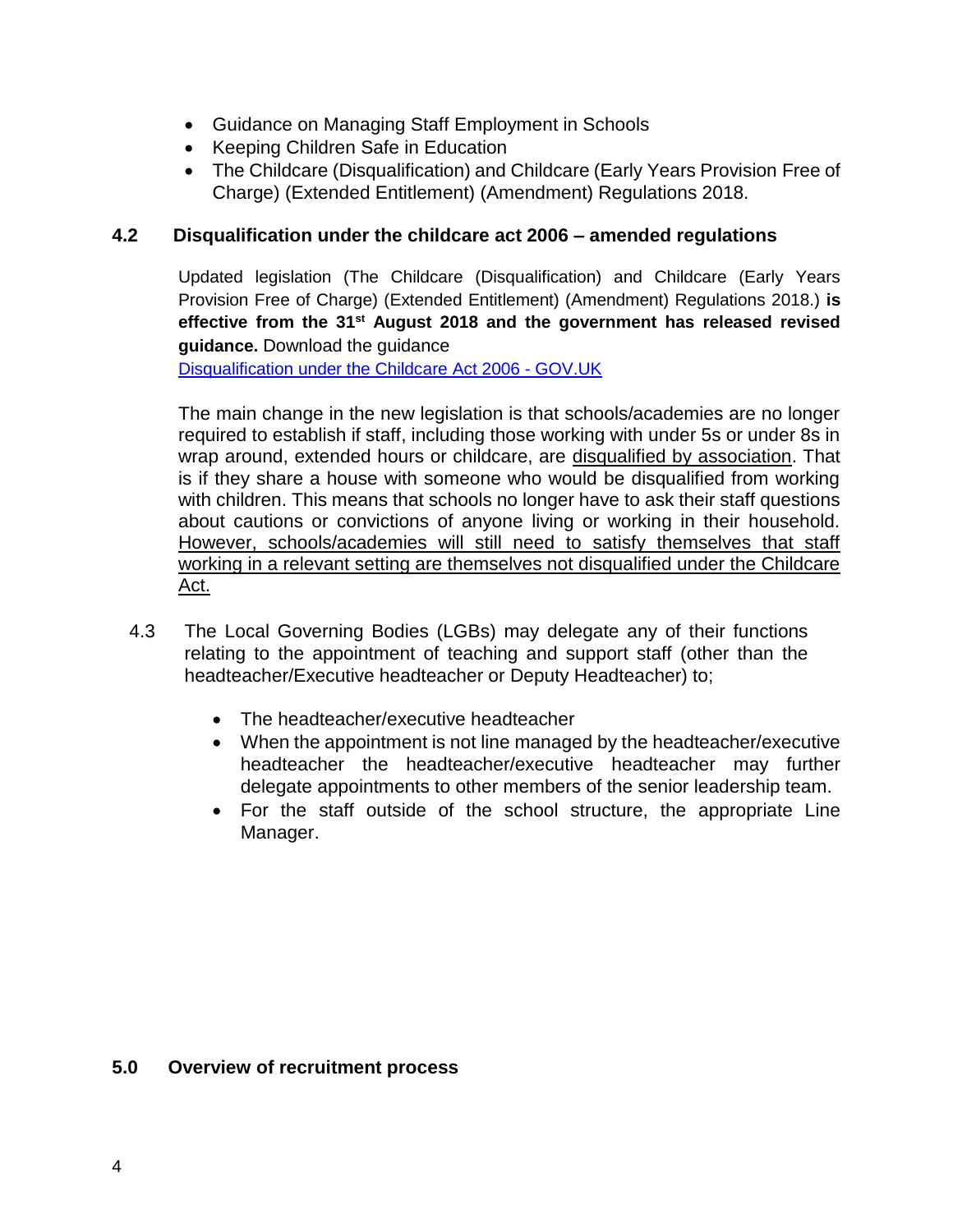| <b>Preparation</b><br>- Ensure sufficient time is planned for the process |                                                                          |  |  |
|---------------------------------------------------------------------------|--------------------------------------------------------------------------|--|--|
| - Ensure panel has appropriate training                                   |                                                                          |  |  |
|                                                                           |                                                                          |  |  |
| <b>Identifying the Need</b>                                               |                                                                          |  |  |
|                                                                           | - Assess what you need for the role                                      |  |  |
| - Consider alternatives e.g. apprenticeship                               |                                                                          |  |  |
|                                                                           |                                                                          |  |  |
|                                                                           |                                                                          |  |  |
| <b>JD/PS</b>                                                              | - Ensure an up to date JD/PS is available                                |  |  |
|                                                                           | - Does the post need to go through Job Evaluation?                       |  |  |
|                                                                           |                                                                          |  |  |
|                                                                           | <b>Attraction</b> - Consider the target audience                         |  |  |
|                                                                           | - Select media to be used                                                |  |  |
|                                                                           |                                                                          |  |  |
|                                                                           |                                                                          |  |  |
|                                                                           | - Vacancy approved                                                       |  |  |
| - Vacancy advertised                                                      |                                                                          |  |  |
|                                                                           | - Applicants apply direct to the school                                  |  |  |
|                                                                           |                                                                          |  |  |
|                                                                           | <b>Short-listing</b> - Panel shortlists and makes interview arrangements |  |  |
|                                                                           |                                                                          |  |  |
|                                                                           |                                                                          |  |  |
| <b>Compliance</b> - Initiate checks at appropriate stages                 |                                                                          |  |  |
|                                                                           |                                                                          |  |  |
|                                                                           |                                                                          |  |  |
|                                                                           | <b>Interviews &amp; Assessments</b>                                      |  |  |
|                                                                           | - Objective assessment against Person Specification                      |  |  |
| - Record assessment outcome                                               |                                                                          |  |  |
|                                                                           |                                                                          |  |  |
|                                                                           |                                                                          |  |  |

## **Decision Making**

- Final decision
- Ensure eligibility to work in UK prior to start date
- Verbal offer conditional on required clearances
- Notify unsuccessful candidates & provide feedback
- Formalise offer & set up post - Enter Equalities information

## **6.0 Preparation**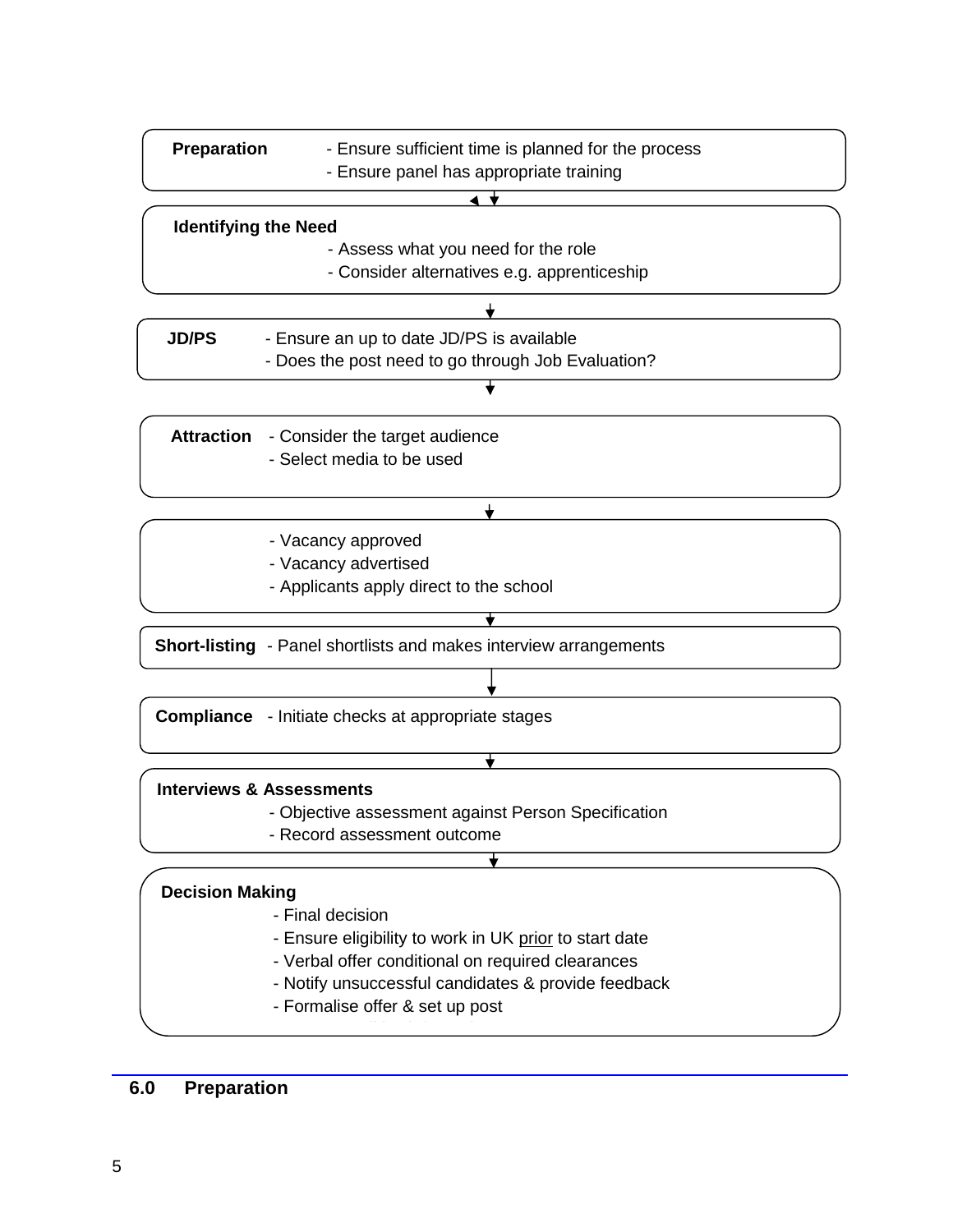- 6.1 Planning the process in detail is essential to minimise the risk of making unsuitable appointments and ensure that sufficient time is scheduled to deliver an effective process.
- 6.2 By effectively utilising the appraisal process to identify a robust succession plan, managers will be able to ensure that the development of the services that they are responsible for is continuous, and that employee development is delivered.
- 6.3 Prior to taking the decision to advertise, managers should consider whether they need to replace the role, or whether the duties of the role could be fulfilled in an alternative way rather than replace 'like for like'. Changes to the staffing establishment must be agreed by the Local Governing Body and/or the STAR MAT Board of Trustees.
- 6.4 It is recommended that anyone responsible for recruitment and selection decisions undertake the Safer Recruitment and Selection workshop for schools covering the basic principals of recruitment, including relevant legislation, equalities, and selection procedures.
- 6.5 The KCSIE guidance refers to the School Staffing Regulations (2009) which require governing bodies of maintained schools to ensure that at least one person on any appointment panel has undertaken safer recruitment training.
- 6.6 While there is no statutory requirement for academies to have any recruitment panel members trained it would be best practice to have at least one panel member who has undertaken training.
- 6.7 The NSPCC has developed an online recruitment training course in line with the KCSIE guidance, this training course follows the safeguarding framework for England. Details can be found at [Safer recruitment training for schools | NSPCC](https://learning.nspcc.org.uk/training/safer-recruitment-education)  **[Learning](https://learning.nspcc.org.uk/training/safer-recruitment-education)**

## **7.0 Identifying the need**

7.1 Prior to advertising a vacancy the recruiting manager will consider the full requirements of the vacancy, the context of the role and the qualities and skills needed to perform it successfully. Having clearly identified the needs of the post, the manager will articulate the need in the job description and person specification.

## **8.0 Job description and person specification**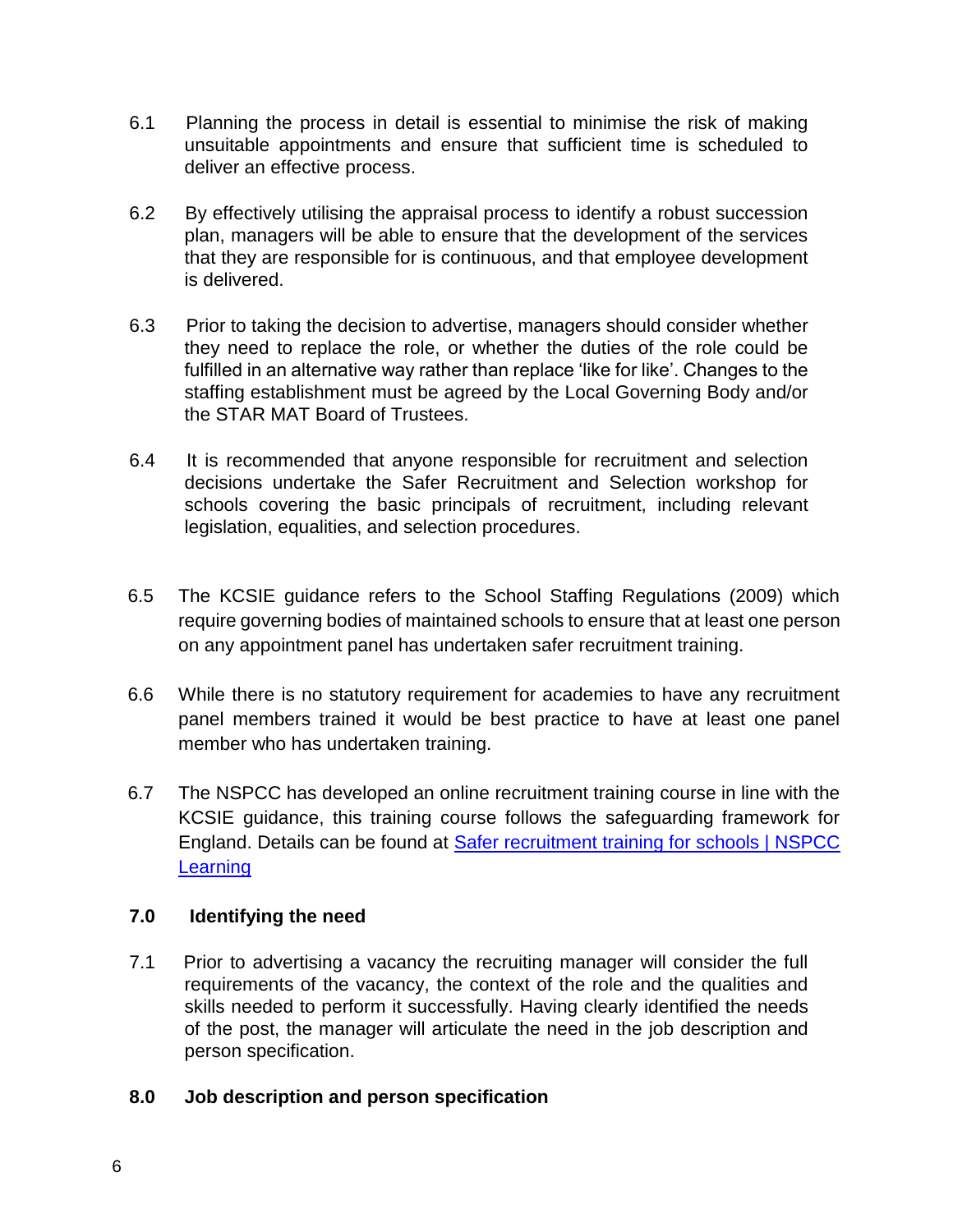- 8.1 The job description states the main duties and responsibilities of the post. The person specification details the skills, knowledge and experience required to do it. The person specification will be used to assess each candidate's suitability for the post, from short listing through to interview, assessment and selection.
- 8.2 Standard job descriptions are available on the Job description and Person Specification Section. Whenever a new post is introduced, or an existing post amended, it will be assessed through the job evaluation process in accordance with the guidance.
- 8.3 Genuine Occupational Requirements There are a very small number of genuine reasons when an employer may need to discriminate. These situations are very rare and will be related to statutory responsibilities, for example where the post holder provides intimate care, or in a faith school for a teacher of religious education. If a post holds a Genuine Occupational Requirement, this must be made clear in the person specification and the advertisement.
- 8.4 To apply a Genuine Occupation requirement an organisation must show that it is: **A requirement of the job in order to keep the ethos of the organisation; and 'proportionate' to apply the requirement.** Managers should seek advice from their HR provider to determine if there is a Genuine Occupational Requirement and must not make the decision in isolation.

#### **9.0 Vacancy Advertising**

- **9.1** The Academy Trust is committed to the principle of open competition to attract the best candidates. However, we do have an internal recruitment process that provides valuable career opportunities and enables managers to target opportunities to existing staff. Any external vacancies advertised will also be open internally within the Academy Trust.
- 9.2 In exceptional circumstances, such as restructuring of departments, vacancies may be restricted to staff within a department or school. Advice should be sought from the Academy Trust HR provider.
- 9.3 Prior to advertising the vacancy, The Academy Trust may wish to consider employee's who may be available from within the wider Trust through redeployment, or whether the post may be suitable for an apprenticeship opportunity.

#### 9.4 **Target Audience**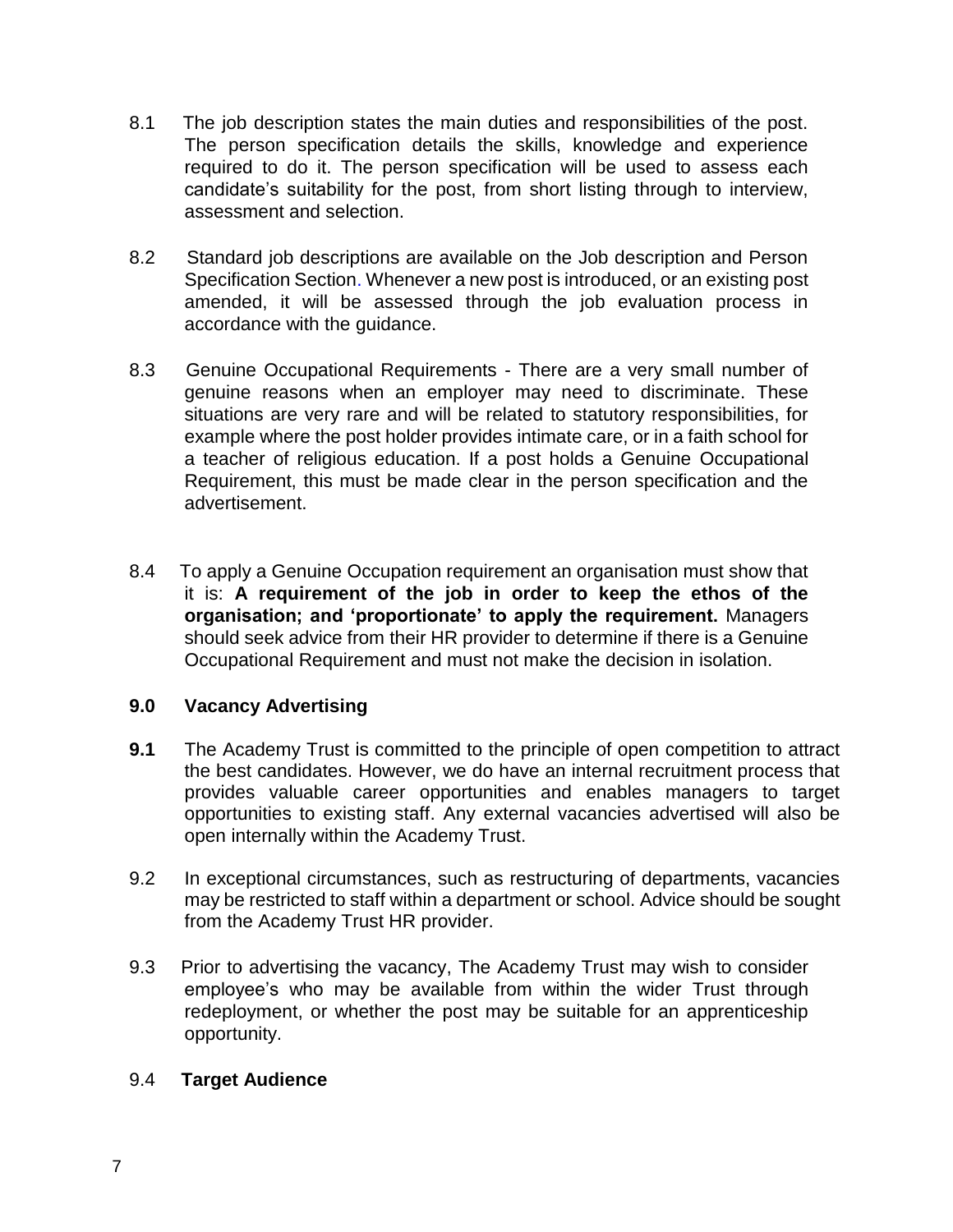Considering your target audience is a crucial stage in the attraction process and is the key to your success in attracting the right candidates. Vacancies should be advertised to ensure widest possible coverage on a value for money basis.

## 9.5 **Equal Opportunity**

When seeking to making internal appointments the vacancy must be advertised within the school to give all staff a fair and equal opportunity to be considered for the post.

## 9.6 **Advert content**

The content of the advert will be influenced by the choice of media. Words cost money in the press, so this will need succinct and appropriate phraseology. Sufficient information should be provided to attract attention of appropriate candidates. The following information should be included:

- Job title
- Location
- Salary
- Hours
- Closing date
- How to access application forms
- Any additional school specific details, for example the use of school logo and number on roll
- Child protection statement
- 9.7 Applicants must be provided with the following documentation as a minimum:
	- Job description
	- Person specification
	- Application form
	- Equal Opportunities Monitoring form
	- The School Child Protection Statement

## 9.6 **Application process**

It is good practice to only accept application forms and to state that CV's will not be accepted under any circumstances. It is recommended that vacancies are advertised for two weeks, preferably including two weekends, to give applicants sufficient time to apply.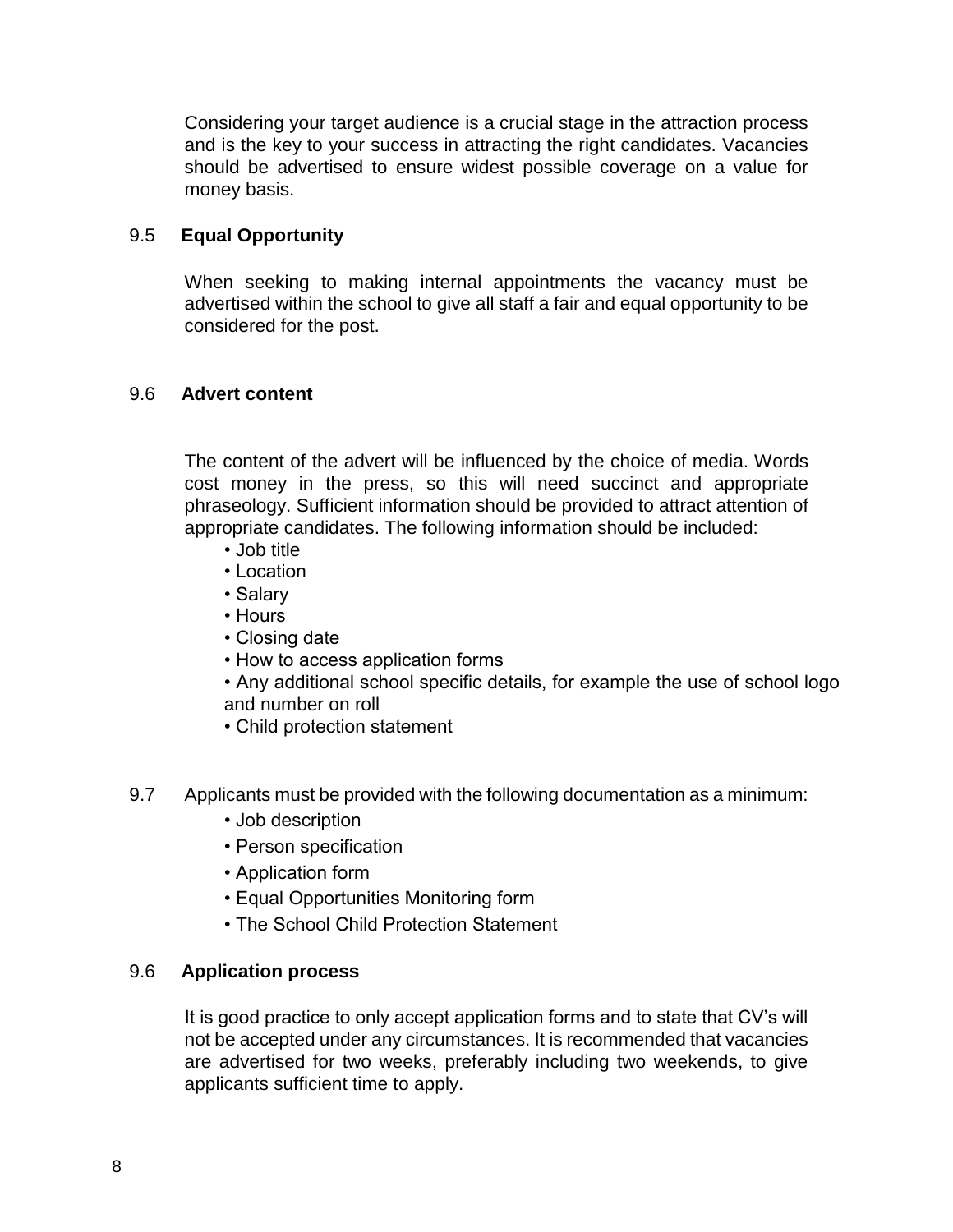#### **10.0 Short-listing**

- 10.1 The recruitment panel are responsible for short listing through to selection. They must be appropriately trained, consistent and provide balanced representation. There should be more than one panel member involved in the short listing.
- 10.2 Panel members must disclose any conflict of interest in making appointment decisions. In order to avoid any possible accusation of bias, panel members should not be involved in any appointment where they are related to or have a close personal relationship outside work with the applicant.
- 10.3 Once the advertisement has reached the closing date the panel can consider all applications / redeployment profiles that have been submitted for the vacancy. On receipt of each application form the completed Equal Opportunities monitoring forms should be assigned a reference number then detached from the application form. All completed application forms will be anonymised before shortlisting.
- 10.4 Candidates must be consistently assessed against the person specification according to the agreed marking criteria. Candidates who do not meet the essential requirements will not be shortlisted.
- 10.5 It is the responsibility of the recruiting manager/ recruitment panel to select the applicants most suitable to attend an interview.
- 10.6 The Safer Recruitment Shortlisted Candidates Checklist at Appendix 1 gives details of key points to cover once candidate are selected for interview.
- 10.7 Where schools have adopted the 'Two Ticks' accreditation any applicant who meets all of the demonstrable essential criteria and has indicated that they have a disability must be short listed.
- 10.8 Applicants have the right to request to see any notes or documentation relating to the short listing of their application.
- 10.9 This information is kept for 6 months from the interview date.

#### **11.0 Compliance/Employment clearances**

11.1 Whilst some of the employment clearances may not be completed until after an offer of employment, the process must in all circumstances be initiated at the application stage and checks undertaken to ensure that we will be in a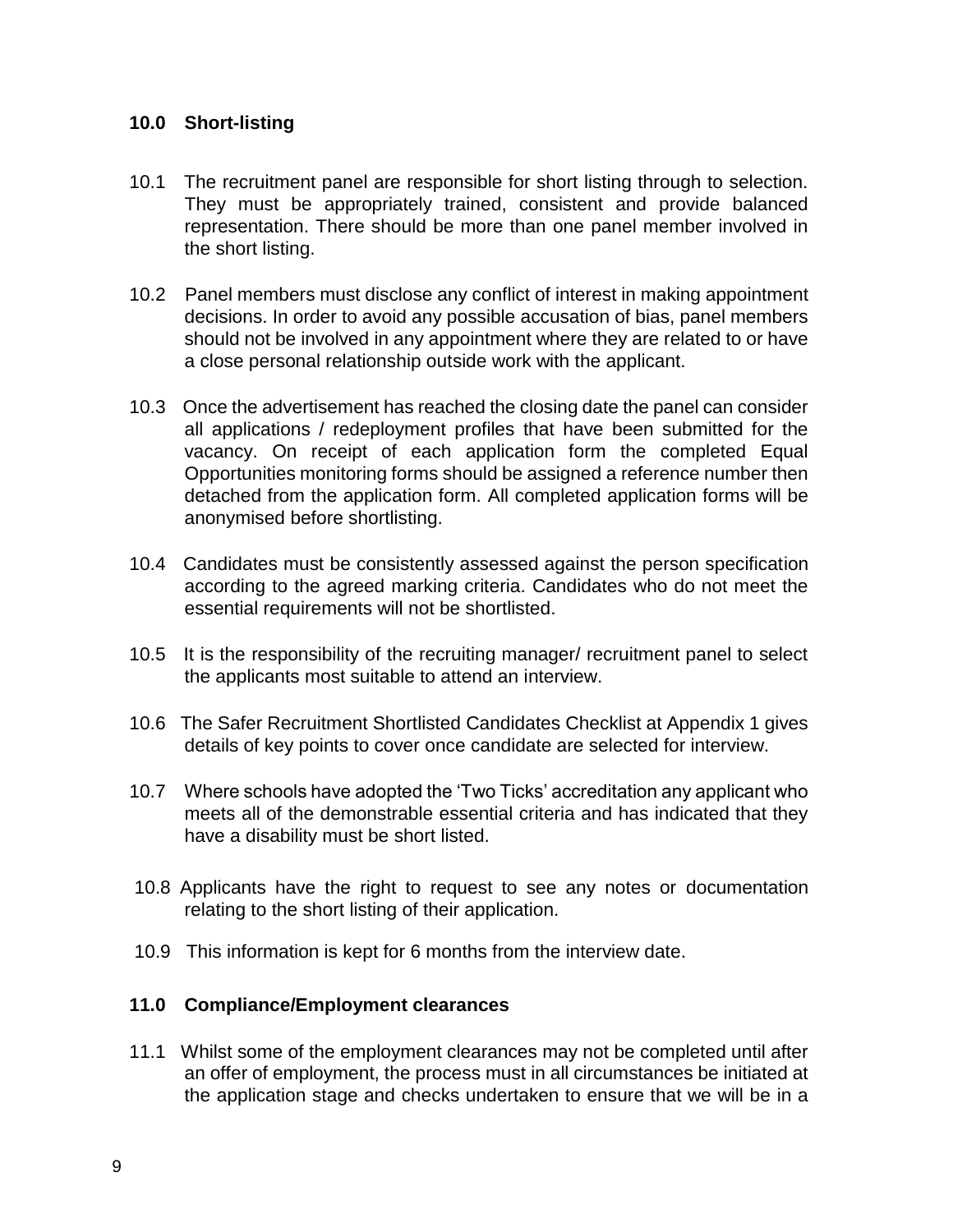position to carry out our compliances/ employment checks.

- 11.2 The Academy Trust must undertake the required employment checks. Failure to carry out these checks could have very significant implications.
- 11.3 The following checks must be completed;
	- **DBS clearances**
		- once offer has been made but prior to start
	- **Prohibition from teaching**
		- all teaching appointments including headteacher posts must be checked against the Teaching Regulation Agency, and complete the Single Central Record to evidence that the check has been completed
	- **References**
		- between short listing and assessment, to allow any concerns to be fully investigated, must not include health related questions.
	- **Qualifications**
		- original qualification documents to be check and copied
	- **Proof of Eligibility to Work in the UK**
	- **Mandatory questions**
	- **Health Clearance**
		- once offer has been made but prior to start
- 11.4 No employee will be authorised to commence employment until all appropriate employment clearances have been fulfilled and are applicable to all candidates – internal, redeployees and external appointments, except in exceptional circumstances.

#### **12.0 Interview and assessment**

- 12.1 All Interview and Assessment events are a two-way process; an opportunity for the manager to select the best candidate for the role, and also an opportunity for a candidate to determine whether the Academy Trust is the right organisation for them.
- 12.2 A scoring matrix should be used to ensure objective assessment against agreed criteria

Please note it is important that you only assess skills/behaviours essential to the role which appear in the job description / person specification. The marking system agreed beforehand must be used and applications must be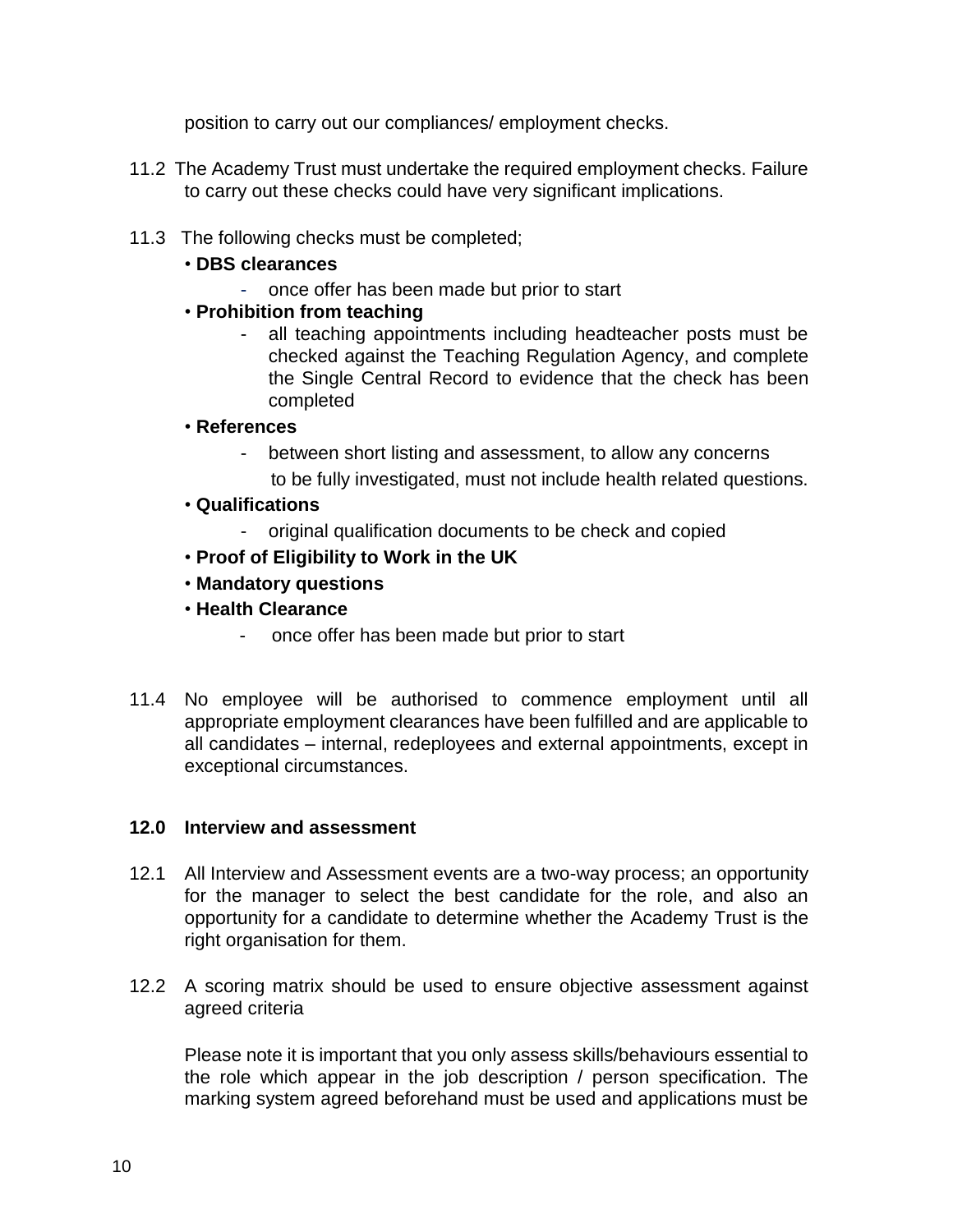scored separately before a final mark is given.

- 12.3 It is the Academy Trust responsibility to make reasonable adjustments for applicants, should they be required, in order to attend and participate fully with the selection and assessment process. The types of adjustments are wide ranging and varied and could arise for all sorts of reasons, such as requirements for additional time to undertake an assessment, flexibility regarding childcare arrangements or written materials in different formats. Reasonable adjustments are about ensuring that all applicants are given the best possible opportunity to demonstrate their ability for the task being assessed
- 12.4 Failure to make reasonable adjustments would contravene our duties under the Equalities Act 2010 and could result in a legal challenge.
- 12.5 Applicants should not be asked any health or sickness related questions prior to an offer of employment.

## **13.0 Decision making**

- 13.1 Once the formal assessment process is completed all members of the Selection Panel will need to reconvene to reach a final decision. You should ensure that you have all the information you need for each candidate to enable you to reach a decision. The selection should be made on the basis of which individual best fits the criteria set at the start of the recruitment process, using the scores and results of any assessments. Using a robust and consistent scoring procedure will ensure that you do this.
- 13.2 It is essential that only objective information is used in the decision making process and those decisions are justified, fair and evidence based. If the recruitment process is challenged, it is the responsibility of the Chair of the interview panel to demonstrate that discrimination has not occurred.

#### 13.3 **Deciding not to appoint**

Selecting the best candidate for the role is essential and managers should not feel compelled to appoint a less than satisfactory candidate regardless of the demands of the service. Appointing the wrong candidate can be extremely costly and detrimental to the quality of education and services provided.

#### 13.4 **Candidate Feedback**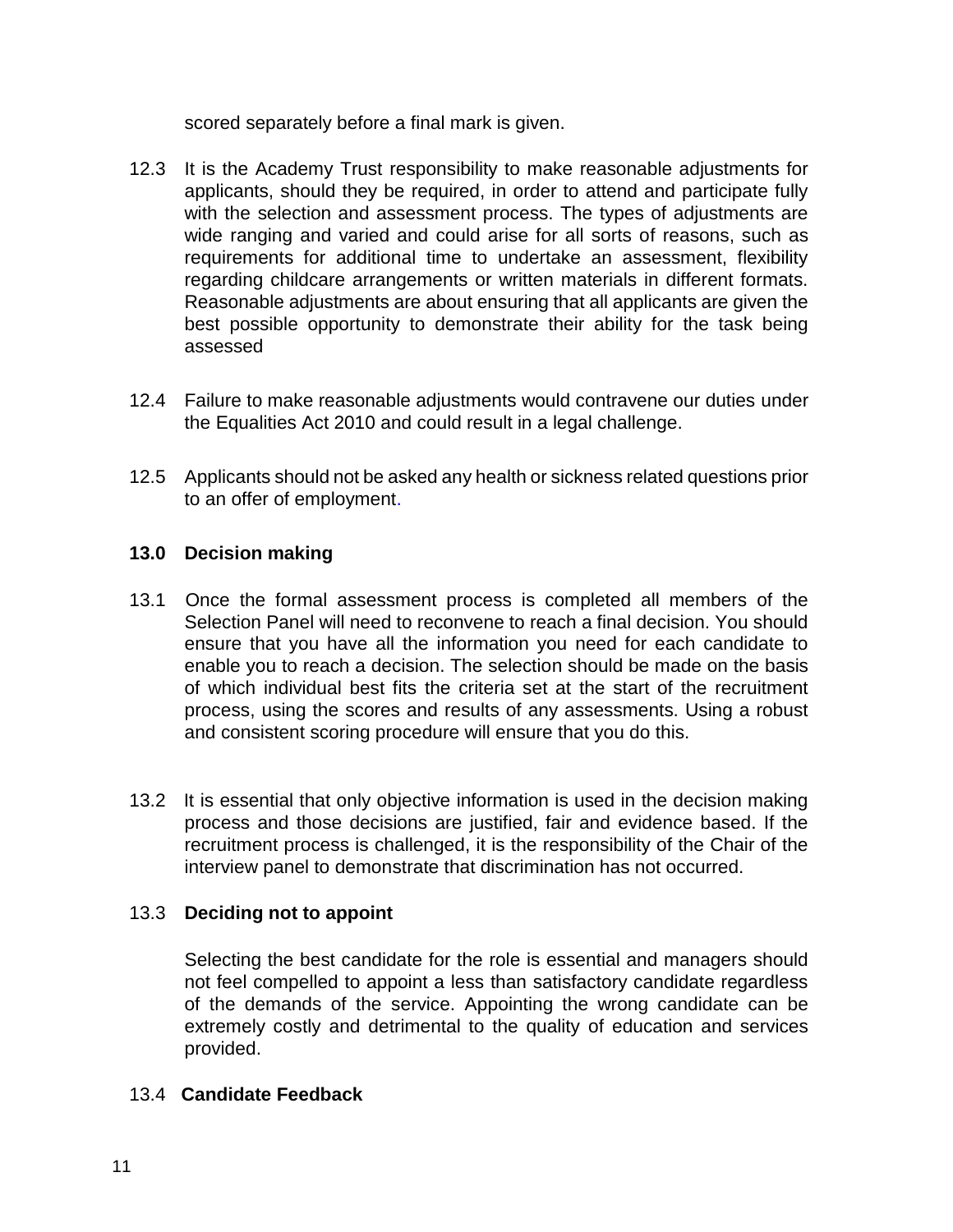The recruitment process is not complete until all candidates who have attended selection are aware of the outcome of the process. Any candidate who attends an interview or undertakes an assessment is entitled to feedback from the person responsible for making the decision. Failure to provide timely and appropriate feedback can result in negative perceptions of the organisation.

- 13.5 Where requested we would always aim to provide feedback to candidates who have been shortlisted for interview.
- 13.6 It is illegal to make an offer of employment unless as a minimum, eligibility to work in the UK has been verified.
- 13.7 A verbal offer of employment is legally binding, provided that is has been made by a person nominated within the organisation and deemed suitable to make such an offer (i.e. a manager). It is also subject to satisfactory employment clearances.

#### 13.8 **Appointment**

It is essential that **all** employment clearances/ compliances are verified again at this stage to ensure that everything is in order. **Do not proceed if you do not have all the necessary clearances in place.** 

- 13.9 The preferred candidate should be contacted to ascertain whether, following the assessment and selection process, they are still interested in the post. If so, they should be advised that the offer of employment is conditional upon receipt of satisfactory clearances and that they should not give notice to their current employer at this stage. If references have not already been taken up it is important to express to the candidate that their referees will now be contacted and that they should advise them of this to ensure that there are no delays to their appointment.
- 13.10 Setting up the post. Please see appendix 2
- 13.11 All documentation relating to the recruitment and selection process must be held securely for six months and then shredded. The application form and related documents for the successful candidate should be held on their personal file.

## 13.12 **New Starter Engagement- Building the employment relationship**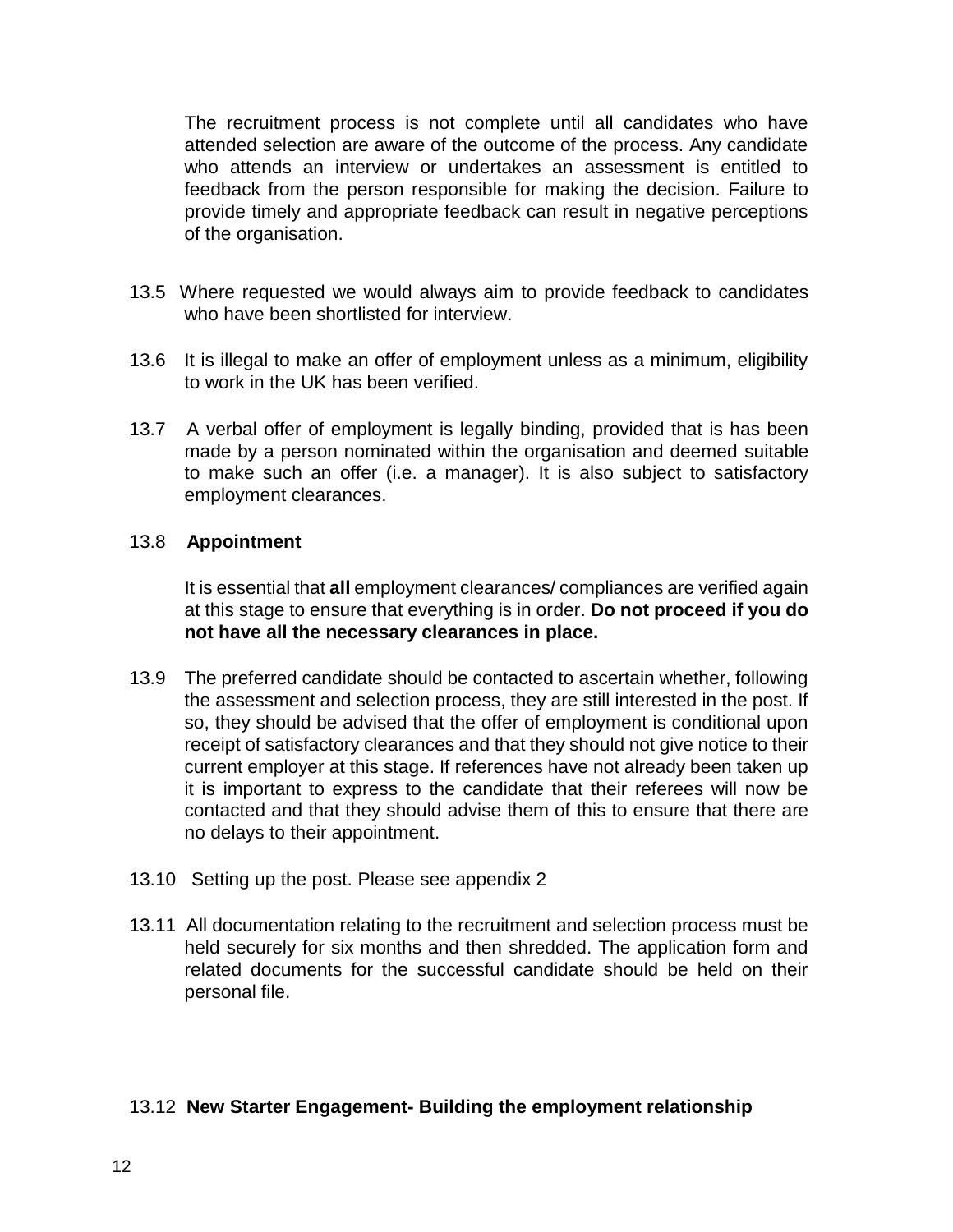The majority of candidates will have to give notice to their existing employer and, depending on the role, there will be some delay between the candidate being appointed and starting in post. It is important to maintain regular contact with your new appointee, providing them with any information that they need. The new employees career with the school starts now, so any development areas identified during the selection process should be used to inform their probationary and induction documentation.

## **14.0 Probationary Periods**

- 14.1 **Non-Teaching Staff**: It is recommended that appointments of new non-Teaching staff are subject to a probationary period, normally of six months, although this can be extended in exceptional circumstances by mutual agreement. Please see the Trust Probation procedure for all employee's guidance for process and procedure.
- 14.2 **Teaching Staff:** Unless you are an Early Career Teacher (ECT), subject to separate induction arrangements, the first six months of the Employee's employment shall be a probationary period. Please see the Trust Probation procedure for all employee's guidance for process and procedure.
- 14.3 **Early Career Teaching Staff**: Every teacher awarded qualified teacher status (QTS) is required to complete an induction period of six terms (or equivalent), underpinned by the Early Career Framework (ECF). Employment as a teacher in England is subject to satisfactory completion of the statutory Induction Period Revised QTS Standards. On completion of the relevant induction periods a recommendation is made on whether induction has been satisfactorily completed.

#### **15.0 Appendix 1**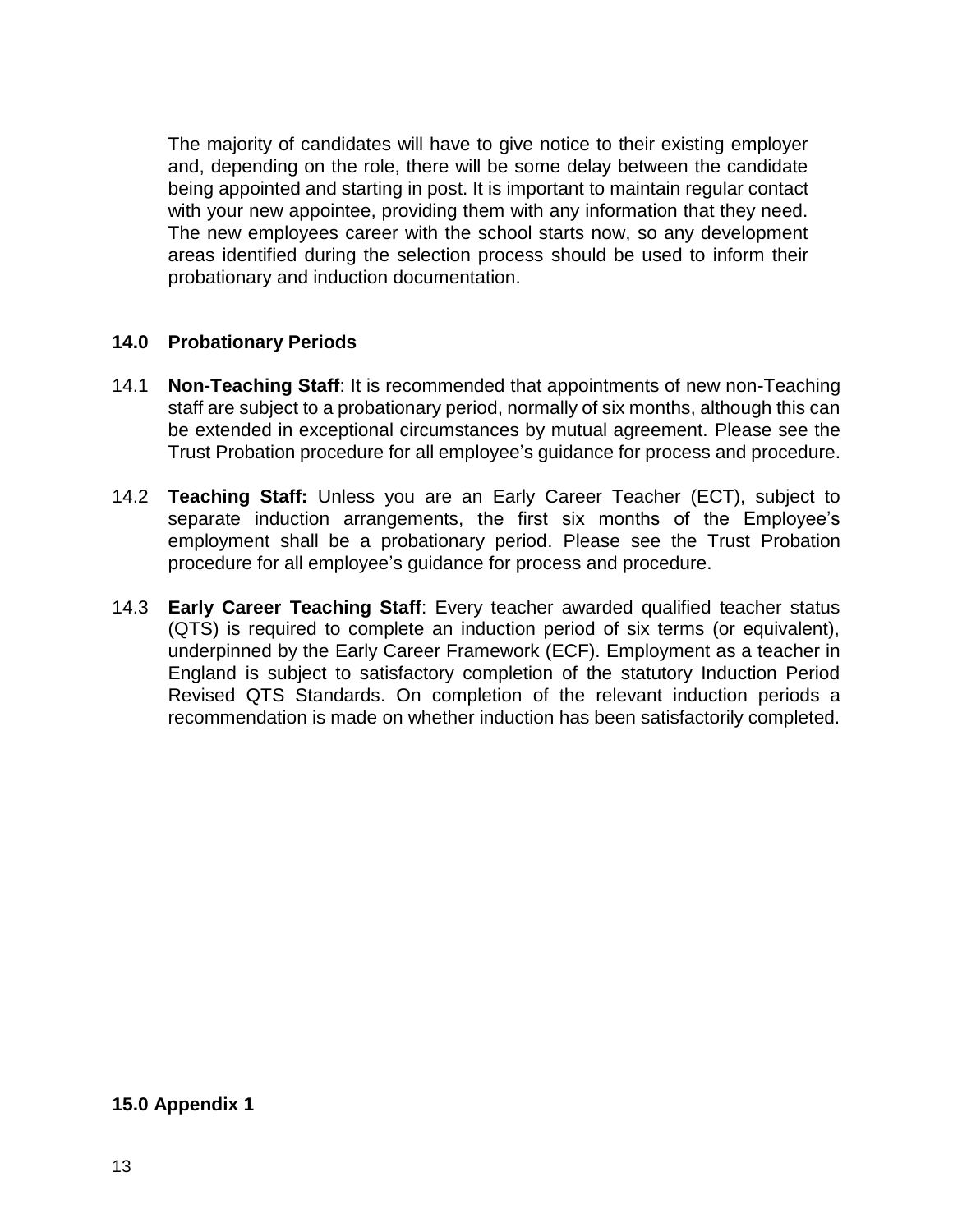## **SAFER RECRUITMENT SHORTLISTED CANDIDATE CHECKLIST**

**Shortlisted Candidate Name/Ref No ............................. .............................**

| <b>Shortlisted Candidate</b> |                                     |     | <b>Notes/Actions</b> | By whom |
|------------------------------|-------------------------------------|-----|----------------------|---------|
| <b>Name/Ref No</b>           |                                     | Y/N | <b>Required</b>      | and by  |
|                              |                                     |     |                      | when    |
|                              |                                     |     |                      |         |
|                              |                                     |     |                      |         |
| <b>Application</b><br>form   | Is the application form fully       |     |                      |         |
| information/additional       | completed?                          |     |                      |         |
| information provided         |                                     |     |                      |         |
| by the candidate             |                                     |     |                      |         |
|                              | Is there any information from the   |     |                      |         |
|                              | candidate which gives cause for     |     |                      |         |
|                              | concern? Are there any gaps in      |     |                      |         |
|                              | employment<br>history?<br>Any       |     |                      |         |
|                              | concerns re reason for leaving?     |     |                      |         |
|                              | etc.                                |     |                      |         |
|                              | Issues to be followed up at         |     |                      |         |
|                              | interview identified?               |     |                      |         |
|                              |                                     |     |                      |         |
| <b>Reference requests</b>    | Are referees suitable persons?      |     |                      |         |
|                              | Is one of the referee's current     |     |                      |         |
|                              | employer? Is one referee from       |     |                      |         |
|                              | last employment working with        |     |                      |         |
|                              | children and young people?          |     |                      |         |
|                              | Does the candidate need to be       |     |                      |         |
|                              | approached<br>to<br>request         |     |                      |         |
|                              | different/additional references?    |     |                      |         |
|                              | Requested prior to interview?       |     |                      |         |
|                              | (only if permission granted by      |     |                      |         |
|                              | the applicant and only a partial    |     |                      |         |
|                              | reference should be requested       |     |                      |         |
|                              | prior to interview)                 |     |                      |         |
|                              | Sent to place of work, not home     |     |                      |         |
|                              | address?                            |     |                      |         |
|                              | Reference proforma seeks all        |     |                      |         |
|                              | relevant information re suitability |     |                      |         |
|                              | to work with children and young     |     |                      |         |
|                              | people, asks re any previous        |     |                      |         |
|                              | concerns and relates to job         |     |                      |         |
|                              | description<br>and<br>person        |     |                      |         |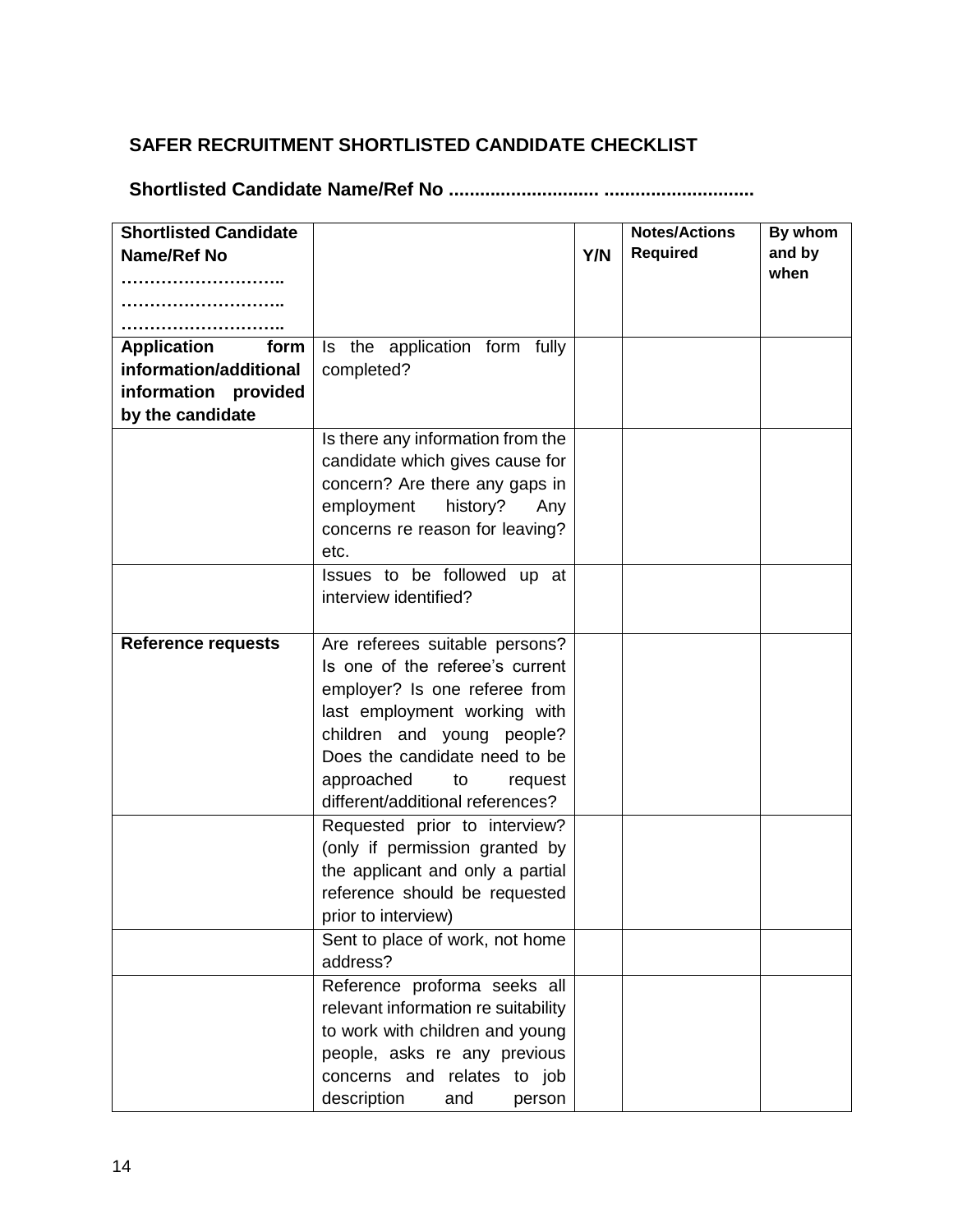|                              | specification which are enclosed                   |  |  |
|------------------------------|----------------------------------------------------|--|--|
|                              | with request                                       |  |  |
|                              |                                                    |  |  |
| <b>Reference information</b> | Have<br>at least two suitable                      |  |  |
|                              | references been received?                          |  |  |
|                              | the<br>references<br>fully<br>Are                  |  |  |
|                              | completed and all information                      |  |  |
|                              | requested included?                                |  |  |
|                              | Is there any information from                      |  |  |
|                              |                                                    |  |  |
|                              | referees which gives cause for                     |  |  |
|                              | concern? Could this be a                           |  |  |
|                              | compromise<br>agreement                            |  |  |
|                              | reference?                                         |  |  |
|                              | Are applicant's and referees'                      |  |  |
|                              | information consistent?                            |  |  |
|                              | Issues to be followed up at                        |  |  |
|                              | interview identified?                              |  |  |
| <b>Pre-Interview</b>         | Should the interview go ahead?                     |  |  |
| consideration                |                                                    |  |  |
| <b>Interview</b>             | Questions re suitability to work                   |  |  |
|                              | with and safeguard and promote                     |  |  |
|                              | the welfare of children and                        |  |  |
|                              | young people<br>asked<br>and                       |  |  |
|                              | followed up with supplementary                     |  |  |
|                              | questions where necessary                          |  |  |
|                              | Additional questions asked and                     |  |  |
|                              | followed up with supplementary                     |  |  |
|                              |                                                    |  |  |
|                              | questions where necessary<br>Candidate<br>reminded |  |  |
|                              | that                                               |  |  |
|                              | appointments<br>subject<br>to                      |  |  |
|                              | DBS,<br>satisfactory Enhanced                      |  |  |
|                              | prohibition from teaching and                      |  |  |
|                              | references, and asked if there is                  |  |  |
|                              | anything, they wish to declare                     |  |  |
|                              | Documents relating to Identity,                    |  |  |
|                              | change of name D.O.B and                           |  |  |
|                              | qualifications seen, scrutinised                   |  |  |
|                              | and photocopied                                    |  |  |
|                              | Is there any information/concern                   |  |  |
|                              | which<br>suggests<br>that<br>the                   |  |  |
|                              | candidate should be reported to                    |  |  |
|                              | police/ DBS / Regulatory body?                     |  |  |
|                              | Is there any information which                     |  |  |
|                              | suggests that the candidate may                    |  |  |
|                              |                                                    |  |  |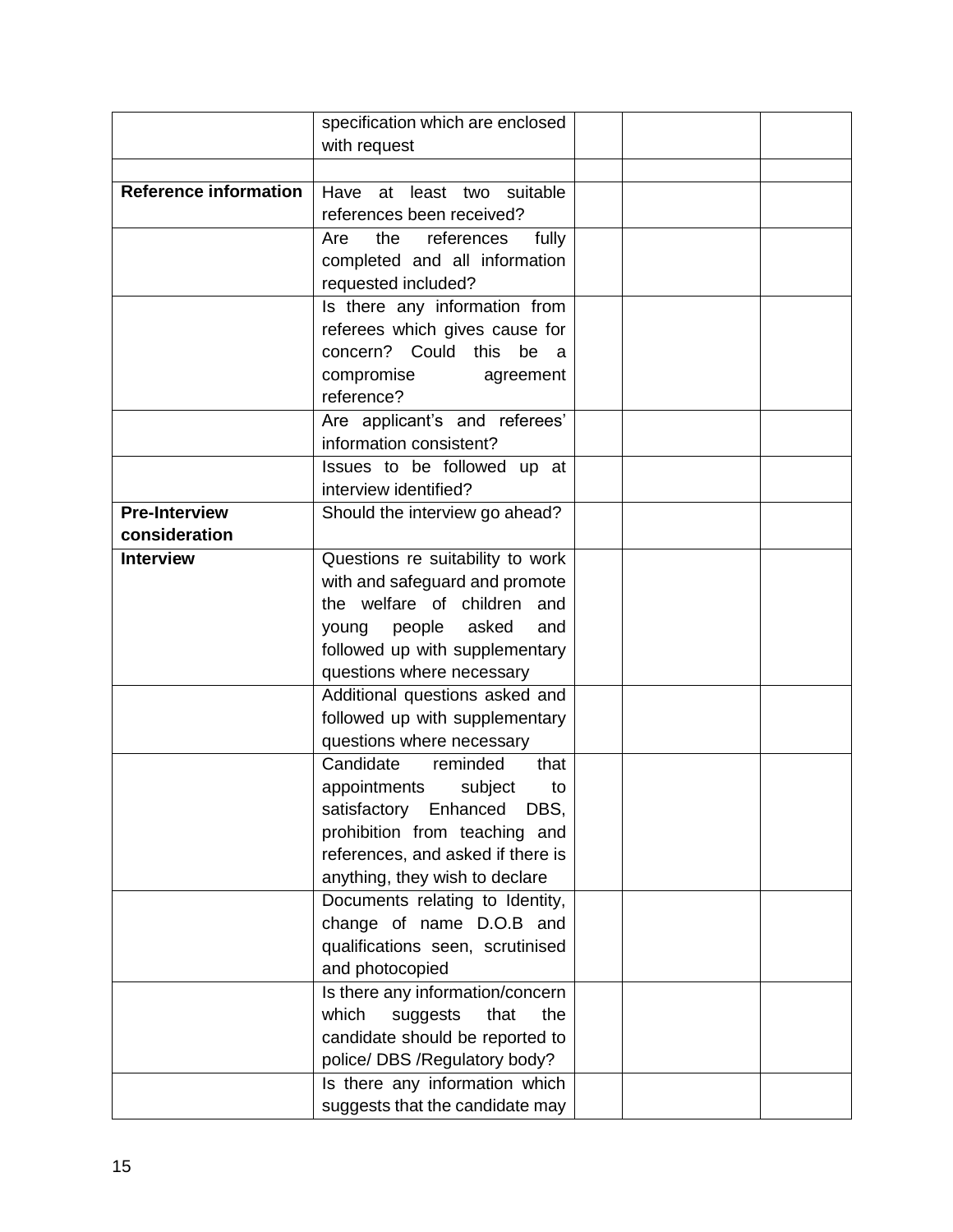|                      | unsuitable to<br>work<br>with<br>be              |  |  |
|----------------------|--------------------------------------------------|--|--|
|                      | children or young people and                     |  |  |
|                      | should not be offered the post?                  |  |  |
|                      | all<br>of<br>the<br>$\mathsf{ls}$<br>information |  |  |
|                      | consistent?<br>ls<br>there<br>any                |  |  |
|                      | information/concern<br>which                     |  |  |
|                      | needs to be followed up further?                 |  |  |
| Offer of appointment | If the candidate to be offered the               |  |  |
|                      | post:                                            |  |  |
|                      | All pre appointment checks and                   |  |  |
|                      | at least 2 suitable references are               |  |  |
|                      | received and satisfactory. If                    |  |  |
|                      | partial<br>reference<br>has been                 |  |  |
|                      | obtained prior to interview,                     |  |  |
|                      | ensure the second part of the                    |  |  |
|                      | reference is completed. Risk                     |  |  |
|                      | undertaken<br>assessment<br>and                  |  |  |
|                      | recorded where any cause for                     |  |  |
|                      | concern.                                         |  |  |
|                      | Candidate not permitted to start                 |  |  |
|                      | work until all checks completed.                 |  |  |
|                      | In exceptional circumstances a                   |  |  |
|                      | candidate may begin work prior                   |  |  |
|                      | receipt of<br>checks<br>and<br>to                |  |  |
|                      | references<br>only<br>in                         |  |  |
|                      | circumstances where<br>a risk                    |  |  |
|                      | assessment<br>has<br>been                        |  |  |
|                      | undertaken and<br>risk<br>control                |  |  |
|                      | measures have been put in                        |  |  |
|                      | place e.g. no unsupervised                       |  |  |
|                      | access to children. It is made                   |  |  |
|                      | clear that should the checks be                  |  |  |
|                      | unsatisfactory that employment                   |  |  |
|                      | offer will be withdrawn.                         |  |  |

## **16.0 Appendix 2**